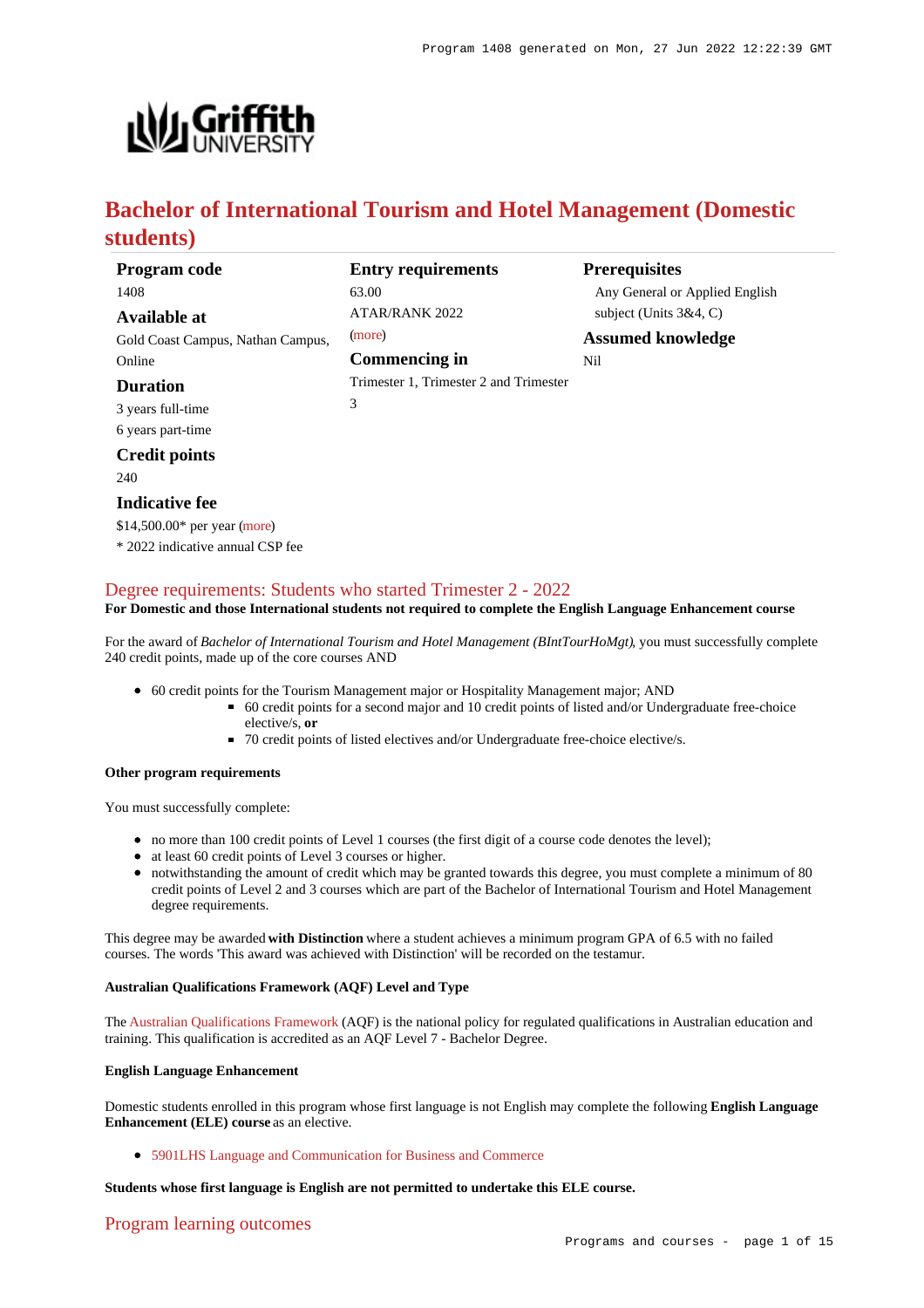#### **Program learning outcomes**

[Program Learning Outcomes](https://www.griffith.edu.au/__data/assets/pdf_file/0017/134522/PLO-general-advice.pdf) communicate to the community the value of the Griffith educational experience as benchmarked against national qualification standards.

[Program Learning Outcomes for this award](https://www.griffith.edu.au/__data/assets/pdf_file/0025/295513/BIntnternational-Tourism-Hotel-Mgt-PLO-L7.pdf) describe the knowledge, skills and the application of knowledge and skills you will acquire through studying the Griffith program of your choice.

### [Course list: Students starting Trimester 2 - 2022](https://www148.griffith.edu.au/programs-courses/Program/1408/Courses/Domestic#course-list-content)

**Course offering information in program structures is a guide only. Please check the actual offering information in the Course Catalogue.**

#### **Students must check the prerequisite and incompatible requirements before selecting any course within this program.**

Courses in this program may be available at multiple campuses and during different trimesters. **Click on the course** to find out more information on where and when the course is offered.

#### **Year 1**

You must complete the following courses (and you are advised to complete the Year 1 level courses before commencing your major):

| <b>Trimester</b> | Course code    | Requirement             | Course title                                                         | $\overline{\mathbf{CP}}$ |
|------------------|----------------|-------------------------|----------------------------------------------------------------------|--------------------------|
| Tri $1,2$        | 1006THS        | Core to Program         | <b>Tourism Systems</b>                                               | 10                       |
| Tri 1,2          | <b>1007THS</b> | Core to Program         | Tourism, Travel and Technology                                       | 10                       |
| Tri $1,3$        | 1004GBS        | Core to Program         | The Purpose of Business                                              | 10                       |
| Tri $2,3$        | 1005GBS        | Core to Program         | Engaging Australia and the Asia-Pacific                              | 10                       |
| Tri 2,3          | 1006GBS        | Core to Program         | <b>Why Money Matters</b>                                             | 10                       |
| Tri $1,3$        | 1008GBS        | Core to Program         | <b>Business Decision-Making</b>                                      | 10                       |
| Tri $1,2$        | 2230THS        | Core to Program         | <b>Interpreting Tourism Management Information</b>                   | 10                       |
| Tri 1,2 or 3     | 5901LHS        | English<br>Enhancement  | Language and Communication for Business and<br>Commerce (see Note 1) | 10                       |
|                  |                |                         | <b>OR</b>                                                            |                          |
| Tri 1,2 or 3     |                | Free-choice<br>Elective | Elective                                                             | 10                       |

Note 1: Students required to complete 5901LHS will complete this course in their first trimester of study in place of an elective course.

#### **Years 2 and 3**

You must complete the following core courses:

| <b>Trimester</b> | Course code | Requirement     | Course title                                     | $\mathbf{C}\mathbf{P}$ |
|------------------|-------------|-----------------|--------------------------------------------------|------------------------|
| Tri 1.3          | 2120THS     | Core to Program | Financial Management for Tourism and Hotels      | 10                     |
| Tri $1,2$        | 3203THS     | Core to Program | Tourism and Hotel Economic Analysis              | 10                     |
| Tri 2,3          | 3201THS     | Core to Program | Managing Risk in Tourism, Events and Hospitality | 10                     |
| Tri 1,2          | 3400THS     | Core to Program | Career Development                               | 10                     |

You must complete at least one of the following majors:

| <b>Trimester</b> | Course code Requirement | Course title                        |    |
|------------------|-------------------------|-------------------------------------|----|
| Tri 1.2          |                         | Tourism Management major            | 60 |
|                  |                         | OR                                  |    |
| Tri 1.2          |                         | <b>Hospitality Management major</b> | 60 |

You must complete one of the following options: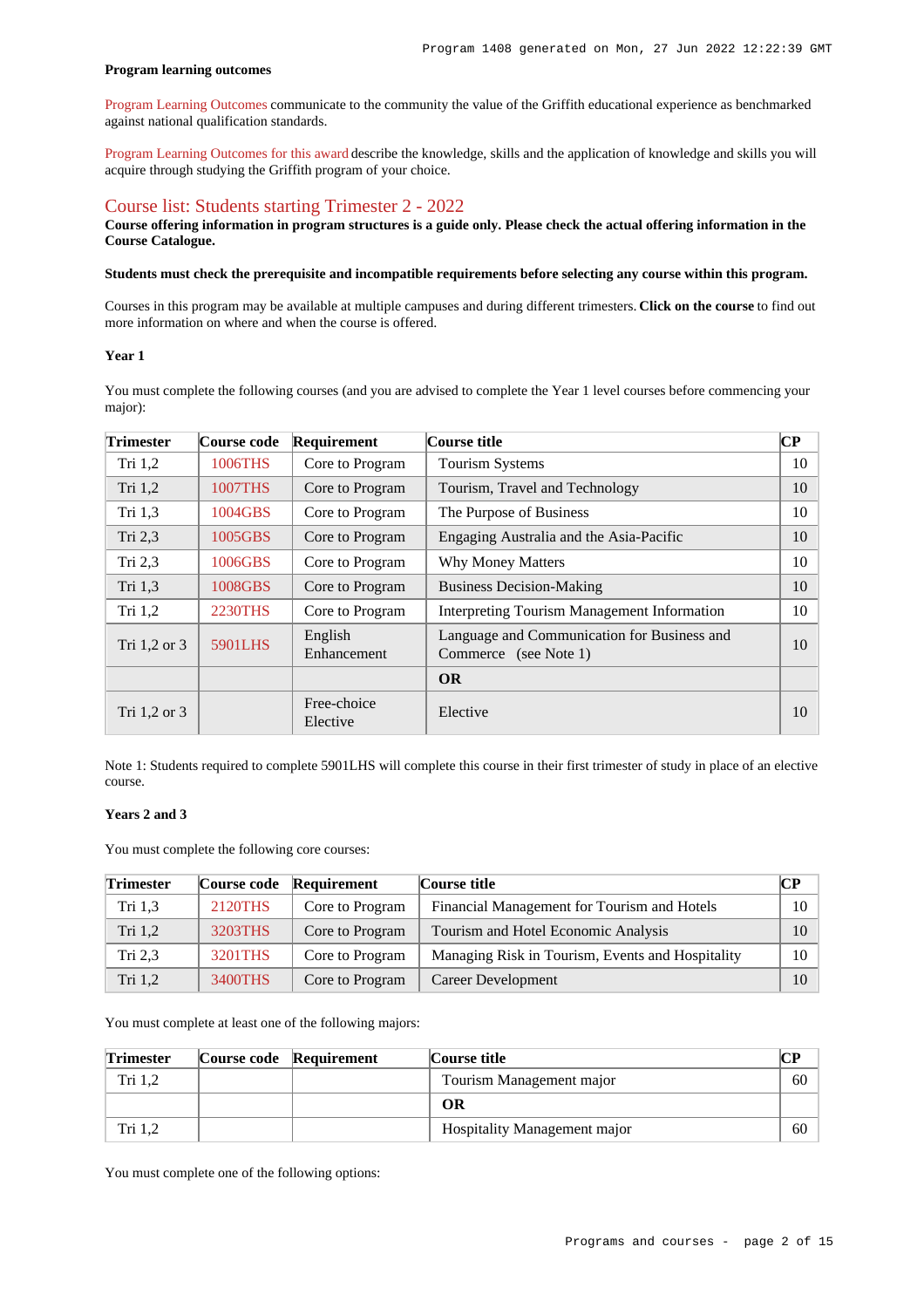| <b>Trimester</b> | Course code Requirement | Course title                                  | CР |
|------------------|-------------------------|-----------------------------------------------|----|
| Tri 1.2 or 3     |                         | A second major                                | 60 |
|                  |                         | OR                                            |    |
| Tri 1.2 or 3     |                         | Listed electives and/or Free-choice electives | 60 |

### Majors (16 available) **Int Tourism & Hotel Mgt Majors**

### Hospitality Management

You must complete the following courses:

| <b>Trimester</b> | Course code    | Requirement   | Course title                                          | $\bf CP$ |
|------------------|----------------|---------------|-------------------------------------------------------|----------|
| Tri 1            | <b>2208THS</b> | Core to Major | International Food and Beverage Management            | 10       |
| Tri 1,3          | 2222THS        | Core to Major | <b>Hotel Distribution and Sales</b>                   | 10       |
| Tri 2            | 2216THS        | Core to Major | <b>Rooms Division Management</b>                      | 10       |
| Tri <sub>2</sub> | 3231THS        | Core to Major | Managing Hospitality Service Experiences              | 10       |
| Tri <sub>2</sub> | 3007THS        | Core to Major | Hotel Revenue Management (offered from 2022)          | 10       |
| Tri 1            | 3215THS        | Core to Major | Hotel Service Operations Management (capstone course) | 10       |

### Tourism Management

You must complete the following courses:

| <b>Trimester</b> | Course code | Requirement   | Course title                                | $\bf CP$ |
|------------------|-------------|---------------|---------------------------------------------|----------|
| Tri 1            | 2204THS     | Core to Major | <b>Sustainable Tourism Principles</b>       | 10       |
| Tri 2            | 2233THS     | Core to Major | <b>Tourism Impact Assessment</b>            | 10       |
| Tri 1            | 3200THS     | Core to Major | <b>Destination Marketing</b>                | 10       |
| Tri 1            | 3120THS     | Core to Major | Tourism and Culture                         | 10       |
| Tri 2            | 3018THS     | Core to Major | <b>Destination Management</b>               | $10-10$  |
| Tri 2            | 3009THS     | Core to Major | <b>Tourism Futures</b><br>(capstone course) | 10       |

#### **Business Majors**

### Asian Engagement

You must complete the following courses:

| <b>Trimester</b> | Course code | <b>Requirement</b> Course title |                                                                                              | CР |
|------------------|-------------|---------------------------------|----------------------------------------------------------------------------------------------|----|
| Tri 2            | $2047$ IBA  | Core to<br>Major                | Engaging Asia: Developing Cultural Competence                                                | 10 |
| Tri 1            | $2048$ IBA  | Core to<br>Major                | Understanding Asia: From Silk to Belt Roads                                                  | 10 |
| Tri 1            | $2046$ IBA  | Core to<br>Major                | Case Studies and Negotiations in Asian Business (offered<br>from $2022$ )                    | 10 |
| Tri 2            | 3053IBA     | Core to<br>Major                | Asian Societies: Contemporary Issues and Challenges<br>(capstone course) (offered from 2022) | 10 |
| Tri 1            | $3054$ IBA  | Core to<br>Major                | Politics of Religion in Asia: Influencers and Identity<br>(offered from 2022)                | 10 |

You must also complete 10CP from the following courses: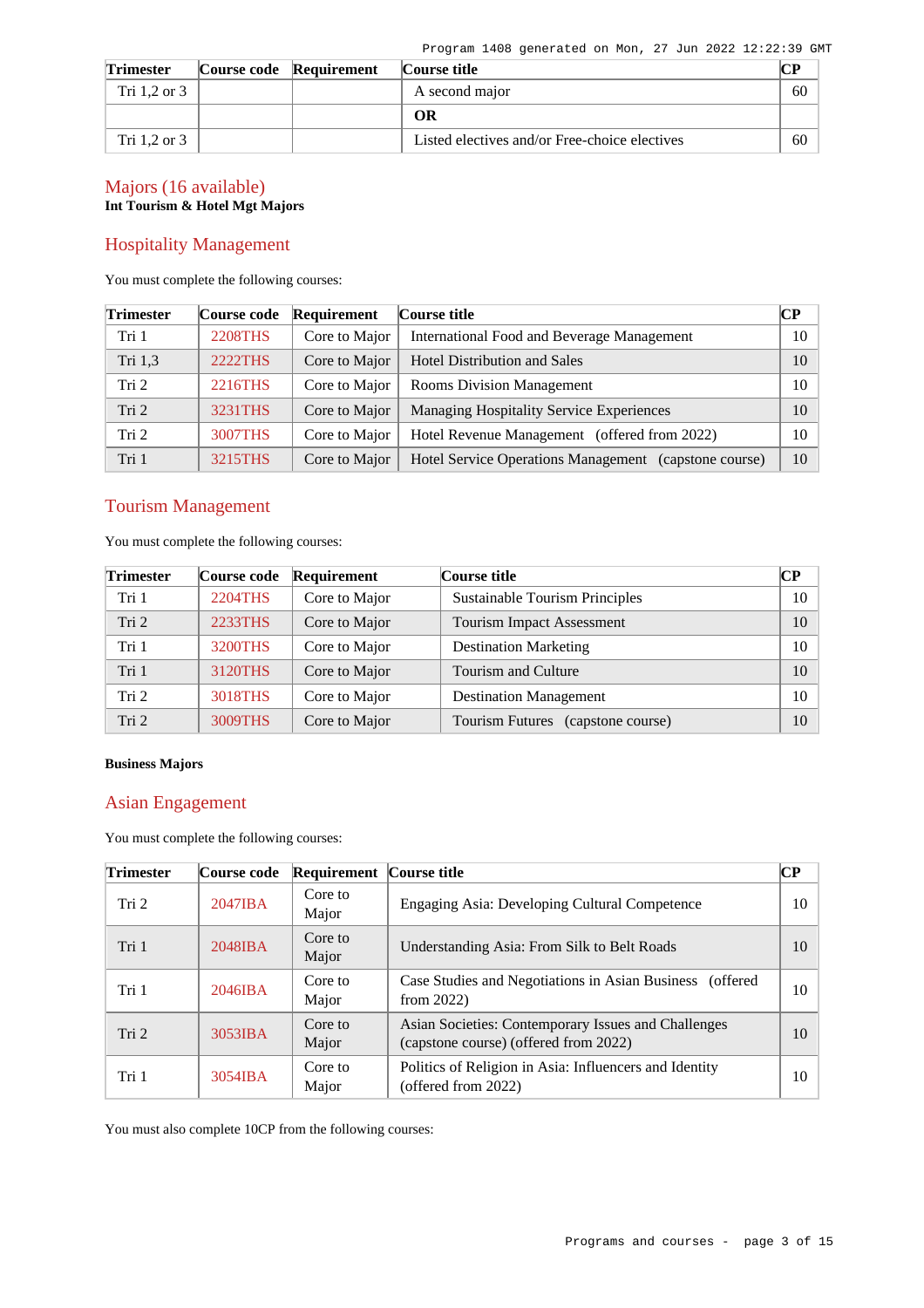Program 1408 generated on Mon, 27 Jun 2022 12:22:39 GMT

| <b>Trimester</b> | Course code | Requirement          | Course title                                                              | $\bf CP$ |
|------------------|-------------|----------------------|---------------------------------------------------------------------------|----------|
| Tri 1            | 3017IBA     | Elective to<br>Major | Crime, Business and Politics in Asia                                      | 10       |
| Tri 1.3          | 3034IBA     | Elective to<br>Major | Asian Immersion Study Tour (not offered in 2022) (Tri 3)<br>offering TBC) | 10       |
| Tri 2            | 3052IBA     | Elective to<br>Major | Partnerships in Australia, Asia and the Pacific                           | 10       |

### Behavioural Science

You must complete the following courses:

| <b>Trimester</b> | Course code | Requirement      | Course title                                                                       | CР |
|------------------|-------------|------------------|------------------------------------------------------------------------------------|----|
| Tri 1            | 2000PSY     | Core to<br>Major | Experimental Design and Analysis<br>(see Note 1)                                   | 10 |
| Tri 1,3          | 2004MKT     | Core to<br>Major | <b>Consumer Psychology</b>                                                         | 10 |
| Tri 2            | 2034MKT     | Core to<br>Major | Marketing Research and Intelligence                                                | 10 |
| Tri 2            | 3313AFE     | Core to<br>Major | <b>Behavioural Economics</b>                                                       | 10 |
| Tri 1            | 3018PSY     | Core to<br>Major | Behaviour Change Skills (see Note 1)                                               | 10 |
| Tri 1,2          | 3007MKT     | Core to<br>Major | Marketing for Behaviour Change (capstone course) (Tri 1)<br>not offered from 2023) | 10 |

Note 1: Psychology students must complete 20 credit points of Level 2/Level 3 Griffith Business School electives in place of the overlapping (2000PSY and 3018PSY) courses.

### Business Analytics

You must complete the following courses:

| <b>Trimester</b> | Course code    | Requirement      | Course title                                                       | $\overline{\mathbf{CP}}$ |
|------------------|----------------|------------------|--------------------------------------------------------------------|--------------------------|
| Tri 2            | <b>2030ICT</b> | Core to<br>Major | Introduction to Big Data Analytics                                 | 10                       |
| Tri 1            | 2031ICT        | Core to<br>Major | Data Analytics Methods (offered from 2022)                         | 10                       |
| Tri 2            | 2030AFE        | Core to<br>Major | Business Intelligence                                              | 10                       |
| Tri 1            | 3051IBA        | Core to<br>Major | Decision Making for Innovation                                     | 10                       |
| Tri 2            | 3030AFE        | Core to<br>Major | <b>Predictive Analytics</b>                                        | 10                       |
| Tri $1,2$ or $3$ | 3002GBS        | Core to<br>Major | Industry Project (capstone course) (not offered in Tri 1-<br>2022) | 10                       |

### **Economics**

You must complete the following courses: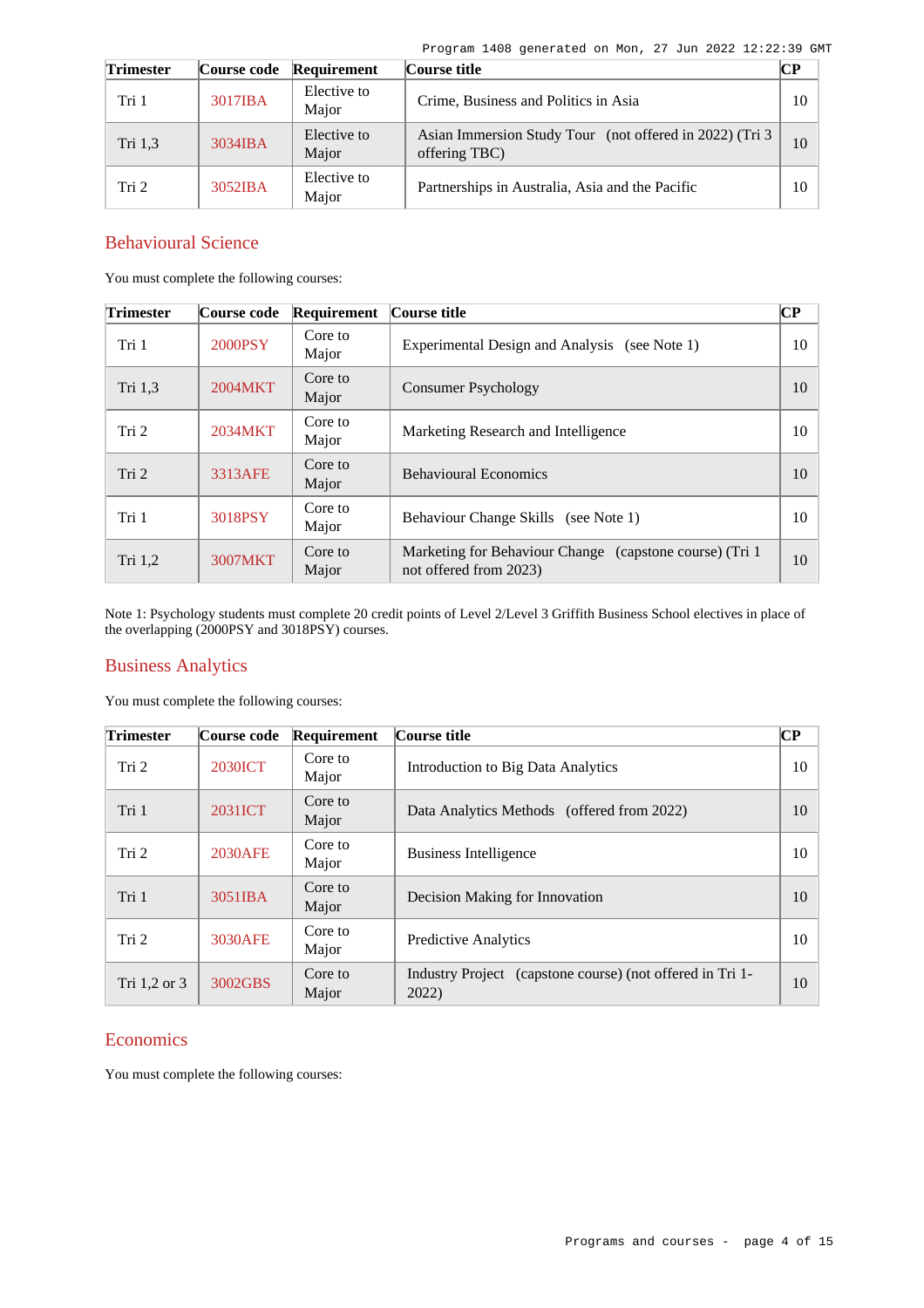Program 1408 generated on Mon, 27 Jun 2022 12:22:39 GMT

| <b>Trimester</b> | Course code | Requirement   | Course title                                  | CР |
|------------------|-------------|---------------|-----------------------------------------------|----|
| Tri 1,3          | 2316AFE     | Core to Major | Macroeconomics Analysis                       | 10 |
| Tri 1,3          | 2314AFE     | Core to Major | Microeconomic Analysis                        | 10 |
| Tri $1,2$        | 2315AFE     | Core to Major | Econometric Analysis                          | 10 |
| Tri 1            | 3310AFE     | Core to Major | <b>Open Economy Macroeconomics</b>            | 10 |
| Tri 2            | 3314AFE     | Core to Major | Micro Foundations of Markets and Behaviour    | 10 |
| Tri <sub>2</sub> | 3315AFE     | Core to Major | Empirical Economic Analysis (capstone course) | 10 |

## Employment Relations

You must complete the following courses:

| <b>Trimester</b> | Course code    | Requirement   | Course title                                      | CР     |
|------------------|----------------|---------------|---------------------------------------------------|--------|
| Tri 2            | <b>2006EHR</b> | Core to Major | Health and Safety in the Workplace                | $10-1$ |
| Tri 1            | 2001EHR        | Core to Major | <b>Management Employee Relations</b>              | 10     |
| Tri $2,3$        | 2013EHR        | Core to Major | Negotiation                                       | 10     |
| Tri 1            | 3015EHR        | Core to Major | <b>Employment Relations Law</b>                   | 10     |
| Tri 1            | 3019EHR        | Core to Major | The Realities and Potentials of Workplaces        | 10     |
| Tri <sub>2</sub> | 3006EHR        | Core to Major | Employment Strategies in Action (capstone course) | 10     |

## Event Management

You must complete the following courses:

| <b>Trimester</b> | Course code    | Requirement   | Course title                            |    |  |  |
|------------------|----------------|---------------|-----------------------------------------|----|--|--|
| Tri 1            | <b>2219THS</b> | Core to Major | <b>Event Management Principles</b>      | 10 |  |  |
| Tri 1            | 2315THS        | Core to Major | Event Marketing and Sponsorship         | 10 |  |  |
| Tri <sub>2</sub> | 2209THS        | Core to Major | Managing Projects in Service Industries | 10 |  |  |
| Tri 1            | 3117THS        | Core to Major | Facility and Venue Management           | 10 |  |  |
| Tri <sub>2</sub> | 3213THS        | Core to Major | Conference and Convention Management    | 10 |  |  |
| Tri 2            | 3204THS        | Core to Major | Event Evaluation<br>(capstone course)   | 10 |  |  |

### Government and International Relations

You must complete the following courses:

| <b>Trimester</b> | Course code | Requirement      | Course title                                                               | $\overline{\mathbf{C}\mathbf{P}}$ |
|------------------|-------------|------------------|----------------------------------------------------------------------------|-----------------------------------|
| Tri $1,3$        | 2004GIR     | Core to<br>Major | The Government Business Nexus: Intervening, Lobbying<br>and Responding     | 10                                |
| Tri 1            | 2013GIR     | Core to<br>Major | Political Leadership                                                       | 10                                |
| Tri 2            | 3023GIR     | Core to<br>Major | The Age of Migration                                                       | 10                                |
| Tri <sub>2</sub> | 2019GIR     | Core to<br>Major | Politics of International Law and Organisations                            | 10                                |
| Tri 1            | 3022GIR     | Core to<br>Major | The Business of Global Populism                                            | 10                                |
| Tri 2            | 3024GIR     | Core to<br>Major | When Markets and Values Collide (capstone course) (not<br>offered in 2022) | 10                                |
|                  |             |                  | <b>OR</b>                                                                  |                                   |
| Tri 2            | 3001GIR     | Core to<br>Major | <b>Solving Policy Problems</b>                                             | 10                                |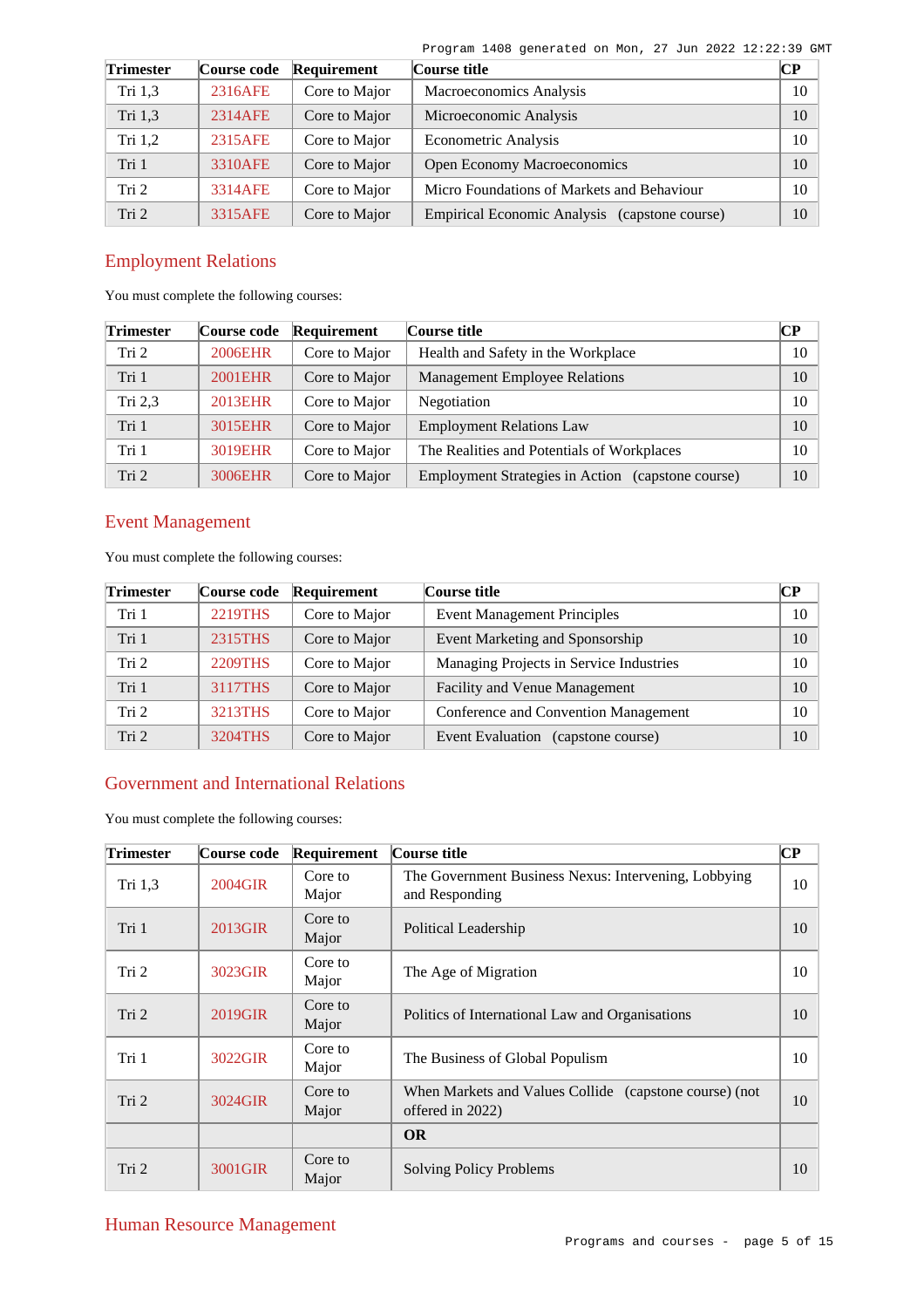| <b>Trimester</b> | Course code    | Requirement      | Course title                                                      |    |  |
|------------------|----------------|------------------|-------------------------------------------------------------------|----|--|
| Tri 1,3          | <b>2002EHR</b> | Core to<br>Major | Strategic Human Resource Management                               | 10 |  |
| Tri 1,2          | <b>2005EHR</b> | Core to<br>Major | Organisational Behaviour and Wellbeing                            | 10 |  |
| Tri 1            | 3009EHR        | Core to<br>Major | Global Human Resource Management                                  | 10 |  |
|                  |                |                  | <b>AND</b>                                                        |    |  |
| Tri $1,2$        | <b>3020EHR</b> | Core to<br>Major | Managing Staffing and Performance (offered from 2023)             | 10 |  |
|                  |                |                  | <b>OR</b>                                                         |    |  |
| Tri 2            | <b>2009EHR</b> | Core to<br>Major | Recruitment and Selection (not offered from 2023)                 | 10 |  |
|                  |                |                  | <b>AND</b>                                                        |    |  |
| Tri 1,2          | 3011EHR        | Core to<br>Major | Performance Management (not offered from 2023)                    | 10 |  |
| Tri 2            | <b>3010EHR</b> | Core to<br>Major | Developing Talent                                                 | 10 |  |
| Tri 2,3          | 3012EHR        | Core to<br>Major | Applied Human Resource Management and Change<br>(capstone course) |    |  |

You must complete the following courses:

## Innovation and Entrepreneurship

You must complete the following courses:

| <b>Trimester</b> | Course code | Requirement   | $\mathbb{C}\mathbb{P}$<br>Course title      |    |  |  |  |
|------------------|-------------|---------------|---------------------------------------------|----|--|--|--|
| Tri $2,3$        | $2034$ IBA  | Core to Major | <b>Griffith Innovation Challenge</b>        | 10 |  |  |  |
| Tri 1,2 or 3     | $2043$ IBA  | Core to Major | Innovation, Creativity and Entrepreneurship | 10 |  |  |  |
| Tri 1            | 2044IBA     | Core to Major | Social and Cultural Entrepreneurship        | 10 |  |  |  |
| Tri 2            | 3043IBA     | Core to Major | Digital Innovation                          | 10 |  |  |  |
| Tri 2            | 3046IBA     | Core to Major | <b>Family Business Management</b>           | 10 |  |  |  |
| Tri 1            | 3045IBA     | Core to Major | Building the New Venture (capstone course)  | 10 |  |  |  |

## Logistics and Supply Chain Management

You must complete the following courses:

| <b>Trimester</b> | Course code | Requirement      | Course title                                                                       | CР |
|------------------|-------------|------------------|------------------------------------------------------------------------------------|----|
| Tri $1,3$        | 2128IBA     | Core to<br>Major | The Management of Business Processes                                               | 10 |
| Tri 1            | 2155IBA     | Core to<br>Major | Procurement and Supply Management                                                  | 10 |
| Tri 2            | $2154$ IBA  | Core to<br>Major | <b>International Business Logistics</b>                                            | 10 |
| Tri 2            | 3155IBA     | Core to<br>Major | <b>Operations Management</b>                                                       | 10 |
| Tri 2            | 3157IBA     | Core to<br>Major | Supply Chain Innovation and Optimisation (capstone)<br>course) (offered from 2022) | 10 |

You must complete 10 credit points from the following courses: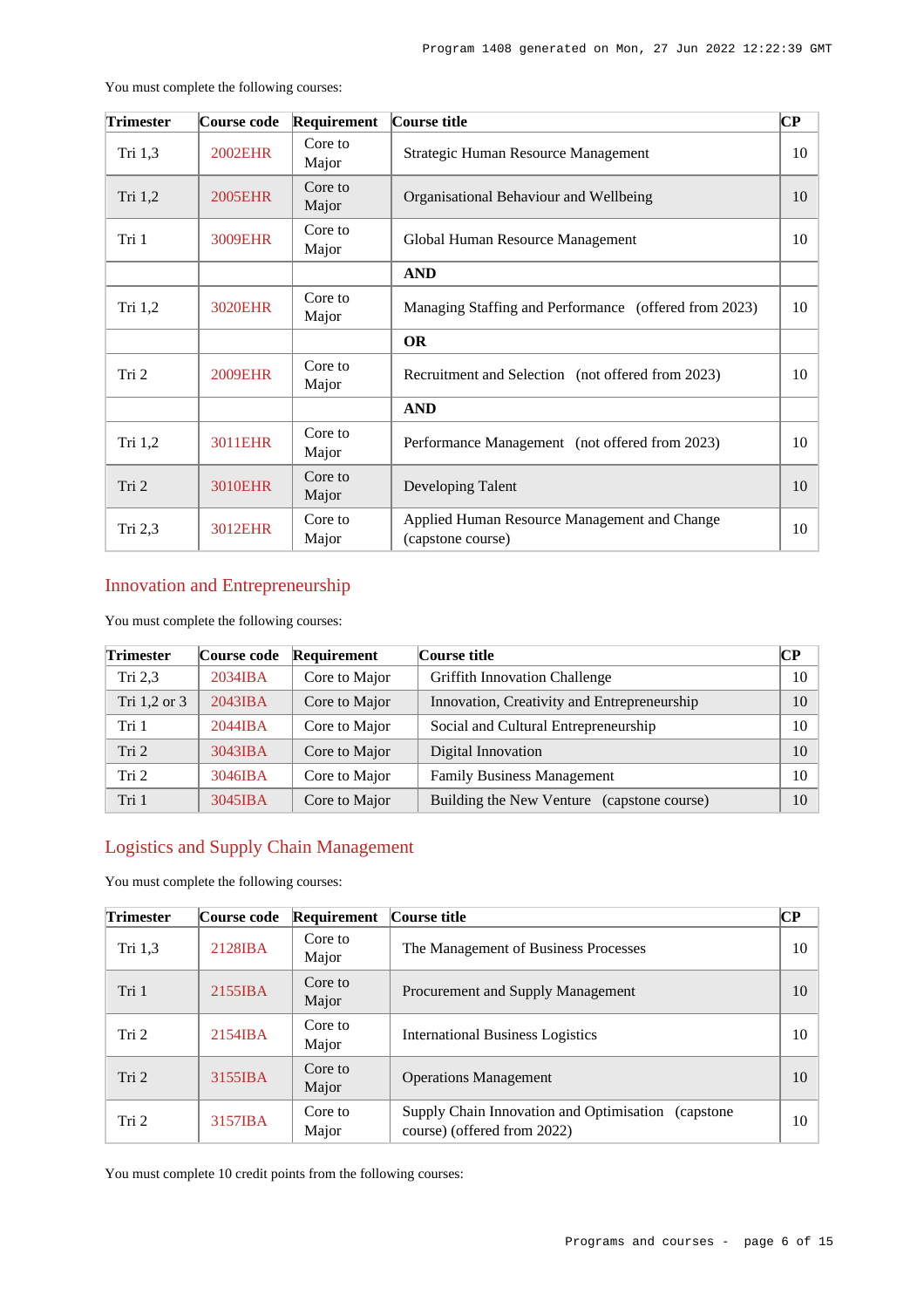| <b>Trimester</b> |         | Course code Requirement | Course title                                 |    |
|------------------|---------|-------------------------|----------------------------------------------|----|
| Tri 1,2 or 3     | 3002GBS | Elective to Major       | Industry Project (not offered in Tri 1-2022) | 10 |
| Tri $1.2$ or $3$ | 3001GBS | Elective to Major       | UG Business Internship I                     | 10 |

### Management

You must complete the following courses:

| <b>Trimester</b> | Course code       | Requirement      | Course title                                                          | $\bf CP$ |
|------------------|-------------------|------------------|-----------------------------------------------------------------------|----------|
| Tri $1,2$        | $2045$ <b>IBA</b> | Core to<br>Major | Leading and Managing Organisations                                    | 10       |
| Tri 1,3          | 2128IBA           | Core to<br>Major | The Management of Business Processes                                  | 10       |
| Tri $2,3$        | 3006IBA           | Core to<br>Major | Creating Ethical and Sustainable Business                             | 10       |
| Tri 2            | 3050IBA           | Core to<br>Major | Managing Strategic Change (capstone course) (offered<br>from $2022$ ) | 10       |
| Tri 1            | 3051IBA           | Core to<br>Major | Decision Making for Innovation (offered from 2022)                    | 10       |
| Tri 1            | $3045$ IBA        | Core to<br>Major | Building the New Venture                                              | 10       |

### Marketing

You must complete the following courses:

| <b>Trimester</b> | Course code | Requirement   | Course title                                        | CP. |
|------------------|-------------|---------------|-----------------------------------------------------|-----|
| Tri 1,3          | 2004MKT     | Core to Major | <b>Consumer Psychology</b>                          | 10  |
| Tri <sub>2</sub> | 2034MKT     | Core to Major | Marketing Research and Intelligence                 | 10  |
| Tri 1            | 2029MKT     | Core to Major | Advertising and Integrated Marketing Communications | 10  |
| Tri <sub>2</sub> | 3006MKT     | Core to Major | Service Experience                                  | 10  |
| Tri 1            | 3038MKT     | Core to Major | Sales and Negotiation                               | 10  |
| Tri <sub>2</sub> | 3028MKT     | Core to Major | Marketing Strategy and Analytics (capstone course)  | 10  |

### Real Estate and Property Development

You must complete the following courses:

| <b>Trimester</b> | Course code    | Requirement   | Course title                                    | <b>CP</b> |
|------------------|----------------|---------------|-------------------------------------------------|-----------|
| Tri 1            | <b>2009THS</b> | Core to Major | Real Estate and Property Development Principles | 10        |
| Tri 2            | 2209THS        | Core to Major | Managing Projects in Service Industries         | 10        |
| Tri 2            | 2211AFE        | Core to Major | <b>Real Estate Finance</b>                      | 10        |
| Tri 1            | 3220THS        | Core to Major | Real Estate and Property Development Law        | 10        |
| Tri 1            | 3216THS        | Core to Major | <b>Strata Communities and Management</b>        | 10        |
| Tri 2            | 3219THS        | Core to Major | Property Development Process (capstone course)  | 10        |

Note: You can complete the Real Estate License externally through a variety of independent accredited providers including the Queensland real estate industry peak body - Real Estate Institute of Qld (REIQ) - and apply for credit towards an elective through the University Credit process.

### Sport Management

You must complete the following courses: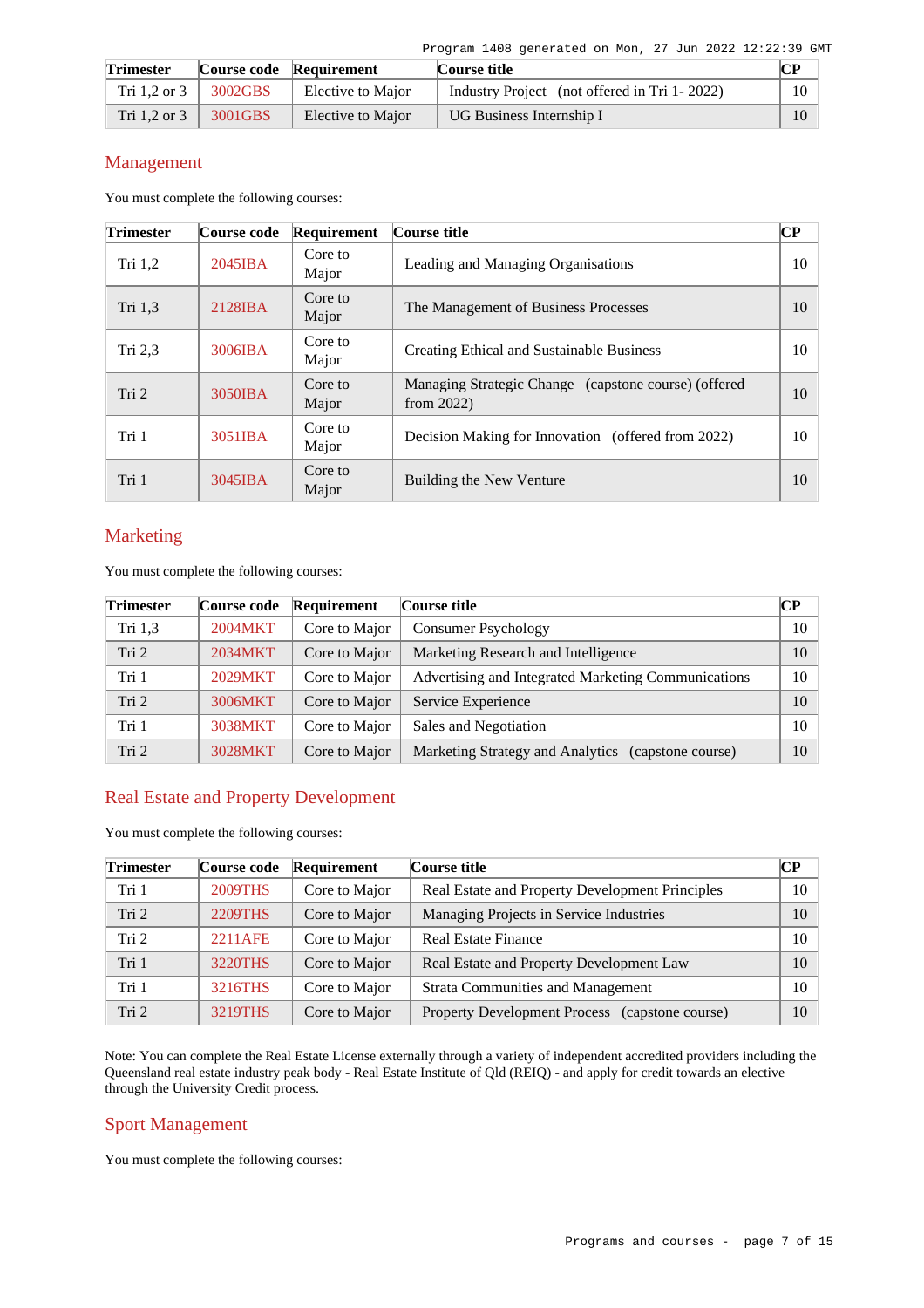|  |  | Program 1408 generated on Mon, 27 Jun 2022 12:22:39 GMT |  |  |  |  |  |  |  |
|--|--|---------------------------------------------------------|--|--|--|--|--|--|--|
|--|--|---------------------------------------------------------|--|--|--|--|--|--|--|

| <b>Trimester</b> | Course code    | Requirement   | Course title                                               | $\mathbb{C}\mathbb{P}$ |
|------------------|----------------|---------------|------------------------------------------------------------|------------------------|
| Tri 1            | 2309THS        | Core to Major | <b>Sport Management Principles</b>                         | 10                     |
| Tri 1            | <b>2018THS</b> | Core to Major | Sport Event and Facility Planning                          | 10                     |
| Tri 2            | 2312THS        | Core to Major | Sport Digitisation and Communication                       | 10                     |
| Tri 1            | 3110THS        | Core to Major | Contemporary Issues in Sport Business<br>(capstone course) | 10                     |
| Tri 2            | 3323THS        | Core to Major | <b>Sport Marketing</b>                                     | 10                     |
| Tri 2            | 3333THS        | Core to Major | <b>Sport Development Systems</b>                           | 10                     |

## Electives (2 available) Listed electives

The listed elective interest groups are provided to assist you in choosing electives that align with your career interests. You are not limited to selection from any one group - you can select from across the listed elective interest groups. You must ensure that you do not exceed the maximum of Level 1 courses in your entire program. If you require guidance, please liaise with your Program Director.

Elective courses may be available at multiple campuses and during a different trimester. **Click on the course** to find out more information on where and when the course is offered.

**Tourism Management**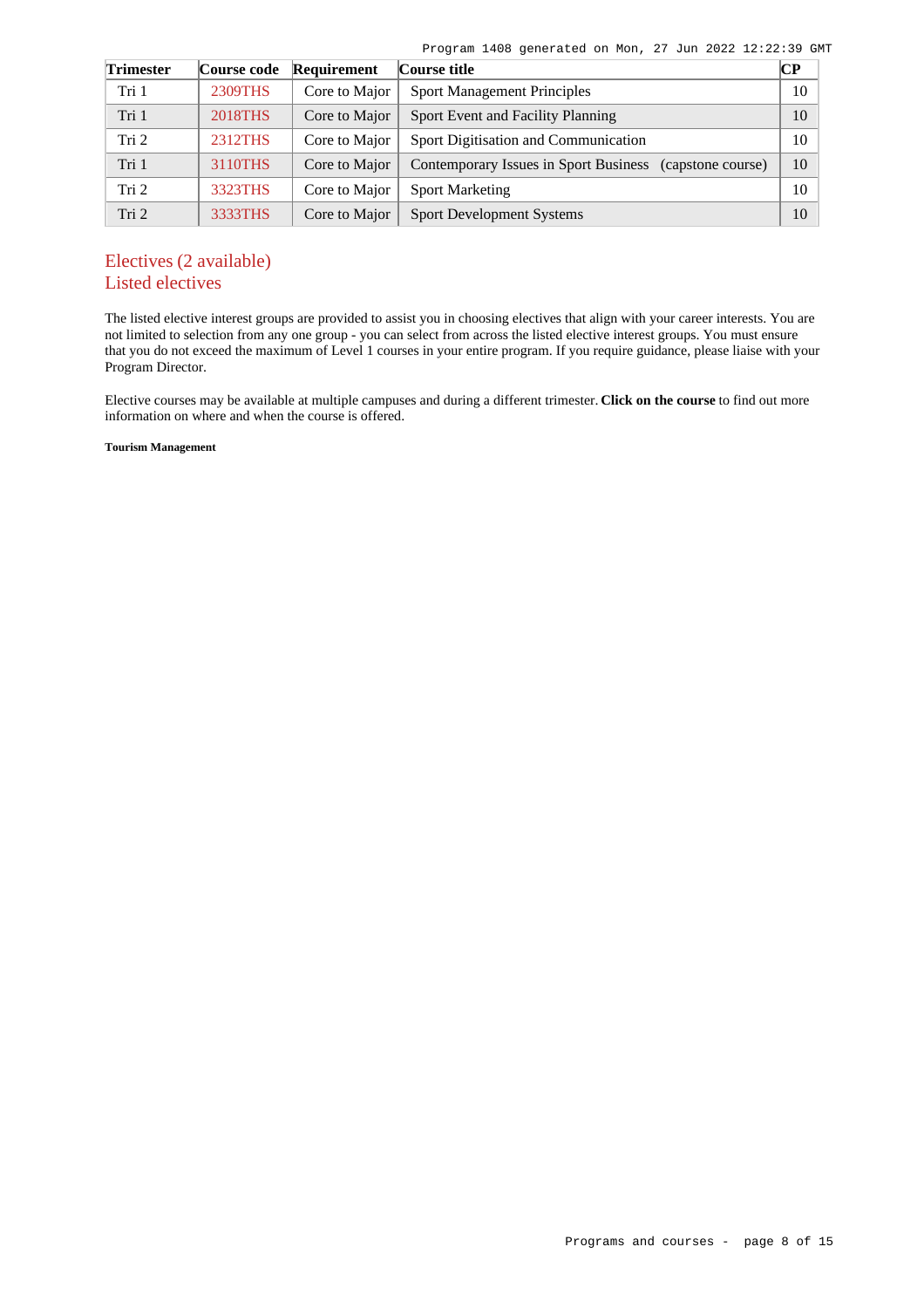| <b>Trimester</b> | Course code    | Requirement          | Course title                                                                             | $\overline{\mathbf{C}\mathbf{P}}$ |
|------------------|----------------|----------------------|------------------------------------------------------------------------------------------|-----------------------------------|
| Tri 1            | 2315THS        | Listed<br>Elective 2 | Event Marketing and Sponsorship                                                          | 10                                |
| Tri 1            | <b>2018THS</b> | Listed<br>Elective 2 | Sport Event and Facility Planning                                                        | 10                                |
| Tri 3            | 3006THS        | Listed<br>Elective 2 | Cruise Industry Management (not offered from 2022)                                       | 10                                |
| Tri 1            | 3226THS        | Listed<br>Elective 2 | Tourism Study Tour                                                                       | 10                                |
| Tri 1,2          | 3203THS        | Listed<br>Elective 2 | Tourism and Hotel Economic Analysis                                                      | 10                                |
| Tri 1            | 3117THS        | Listed<br>Elective 2 | Facility and Venue Management                                                            | 10                                |
| Tri 1,2          | 3410THS        | Listed<br>Elective 2 | Tourism, Hospitality, Event, Sport and Property Internship<br>I (Not offered from 2022)  | 10                                |
| Tri 1,2          | 3411THS        | Listed<br>Elective 2 | Tourism, Hospitality, Event, Sport and Property Internship<br>II (not offered from 2022) | 20                                |
| Tri 1,3          | <b>2222THS</b> | Listed<br>Elective 2 | <b>Hotel Distribution and Sales</b>                                                      | 10                                |
| Tri 2            | 2213THS        | Listed<br>Elective 2 | <b>Culinary Tourism</b>                                                                  | 10                                |
| Tri 1            | <b>2208THS</b> | Listed<br>Elective 2 | <b>International Food and Beverage Management</b>                                        | 10                                |
| Tri 2            | <b>2209THS</b> | Listed<br>Elective 2 | Managing Projects in Service Industries                                                  | 10                                |
| Tri 3            | 3016EHR        | Listed<br>Elective 2 | Disruption, Technology and Workplaces (not offered<br>from $2021$ )                      | 10                                |
| Tri 2            | <b>3207THS</b> | Listed<br>Elective 2 | <b>Event Business Development</b>                                                        | 10                                |
| Tri 2            | 3224THS        | Listed<br>Elective 2 | Community Events and Festivals (not offered from 2019)                                   | 10                                |
| Tri 2            | 3204THS        | Listed<br>Elective 2 | <b>Event Evaluation</b>                                                                  | 10                                |
| Tri 2            | 3213THS        | Listed<br>Elective 2 | Conference and Convention Management                                                     | 10                                |
| Tri 2            | 3231THS        | Listed<br>Elective 2 | Managing Hospitality Service Experiences                                                 | 10                                |
| Tri 3            | <b>2217THS</b> | Listed<br>Elective 2 | Wine Studies                                                                             | 10                                |
| Tri 3            | <b>3008THS</b> | Listed<br>Elective 2 | Cruise Industry Experience                                                               | 10                                |
| Tri 3            | 3310THS        | Listed<br>Elective 2 | Community Based Ecotourism Field Study (not offered in<br>2022)                          | 10                                |

**Hospitality Management**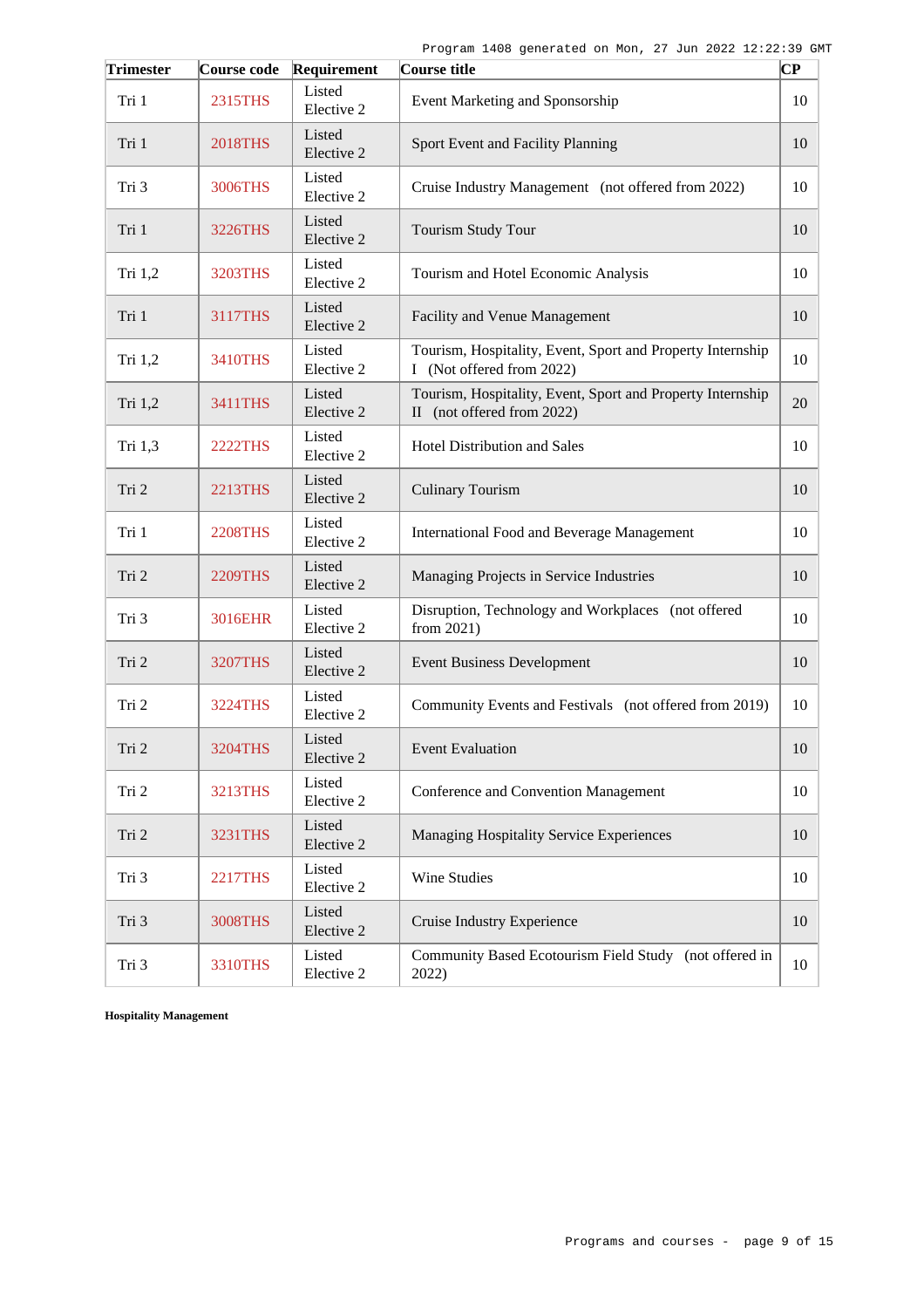| <b>Trimester</b> | Course code    | Requirement          | Course title                                                                             | $\overline{\mathbf{C}\mathbf{P}}$ |
|------------------|----------------|----------------------|------------------------------------------------------------------------------------------|-----------------------------------|
| Tri 1            | <b>2018THS</b> | Listed<br>Elective 2 | Sport Event and Facility Planning                                                        | 10                                |
| Tri 1            | 2315THS        | Listed<br>Elective 2 | Event Marketing and Sponsorship                                                          | 10                                |
| Tri 3            | 3006THS        | Listed<br>Elective 2 | Cruise Industry Management (not offered from 2022)                                       | 10                                |
| Tri 1            | 3117THS        | Listed<br>Elective 2 | Facility and Venue Management                                                            | 10                                |
| Tri 1            | 3118THS        | Listed<br>Elective 2 | Planning Sustainable Communities (not offered from<br>2020)                              | 10                                |
| Tri 1            | <b>3200THS</b> | Listed<br>Elective 2 | <b>Destination Marketing</b>                                                             | 10                                |
| Tri 1            | 3226THS        | Listed<br>Elective 2 | <b>Tourism Study Tour</b>                                                                | 10                                |
| Tri 1,2          | 3410THS        | Listed<br>Elective 2 | Tourism, Hospitality, Event, Sport and Property Internship<br>I (Not offered from 2022)  | 10                                |
| Tri 1,2          | 3411THS        | Listed<br>Elective 2 | Tourism, Hospitality, Event, Sport and Property Internship<br>II (not offered from 2022) | 20                                |
| Tri 2            | <b>2209THS</b> | Listed<br>Elective 2 | Managing Projects in Service Industries                                                  | 10                                |
| Tri 2            | 2213THS        | Listed<br>Elective 2 | <b>Culinary Tourism</b>                                                                  | 10                                |
| Tri 2            | 2233THS        | Listed<br>Elective 2 | <b>Tourism Impact Assessment</b>                                                         | 10                                |
| Tri 2            | <b>3018THS</b> | Listed<br>Elective 2 | <b>Destination Management</b>                                                            | 10                                |
| Tri 2            | 3204THS        | Listed<br>Elective 2 | <b>Event Evaluation</b>                                                                  | 10                                |
| Tri 2            | <b>3207THS</b> | Listed<br>Elective 2 | <b>Event Business Development</b>                                                        | 10                                |
| Tri 2            | 3210THS        | Listed<br>Elective 2 | Contemporary Issues in Tourism and Hotel Management                                      | 10                                |
| Tri 2            | <b>3213THS</b> | Listed<br>Elective 2 | Conference and Convention Management                                                     | 10                                |
| Tri 2            | 3224THS        | Listed<br>Elective 2 | Community Events and Festivals (not offered from 2019)                                   | 10                                |
| Tri 3            | 1120THS        | Listed<br>Elective 2 | Hospitality Services Practices (not offered from 2020)                                   | 10                                |
| Tri 3            | <b>2217THS</b> | Listed<br>Elective 2 | Wine Studies                                                                             | 10                                |
| Tri 3            | <b>3008THS</b> | Listed<br>Elective 2 | Cruise Industry Experience                                                               | 10                                |
| Tri 3            | 3310THS        | Listed<br>Elective 2 | Community Based Ecotourism Field Study (not offered in<br>2022)                          | 10                                |

#### **Employability electives**

The following courses focus on preparation for (and gaining) employment. For more information, please visit the [Griffith](https://www.griffith.edu.au/griffith-business-school/student-opportunities) [Business School Student Opportunities](https://www.griffith.edu.au/griffith-business-school/student-opportunities) website.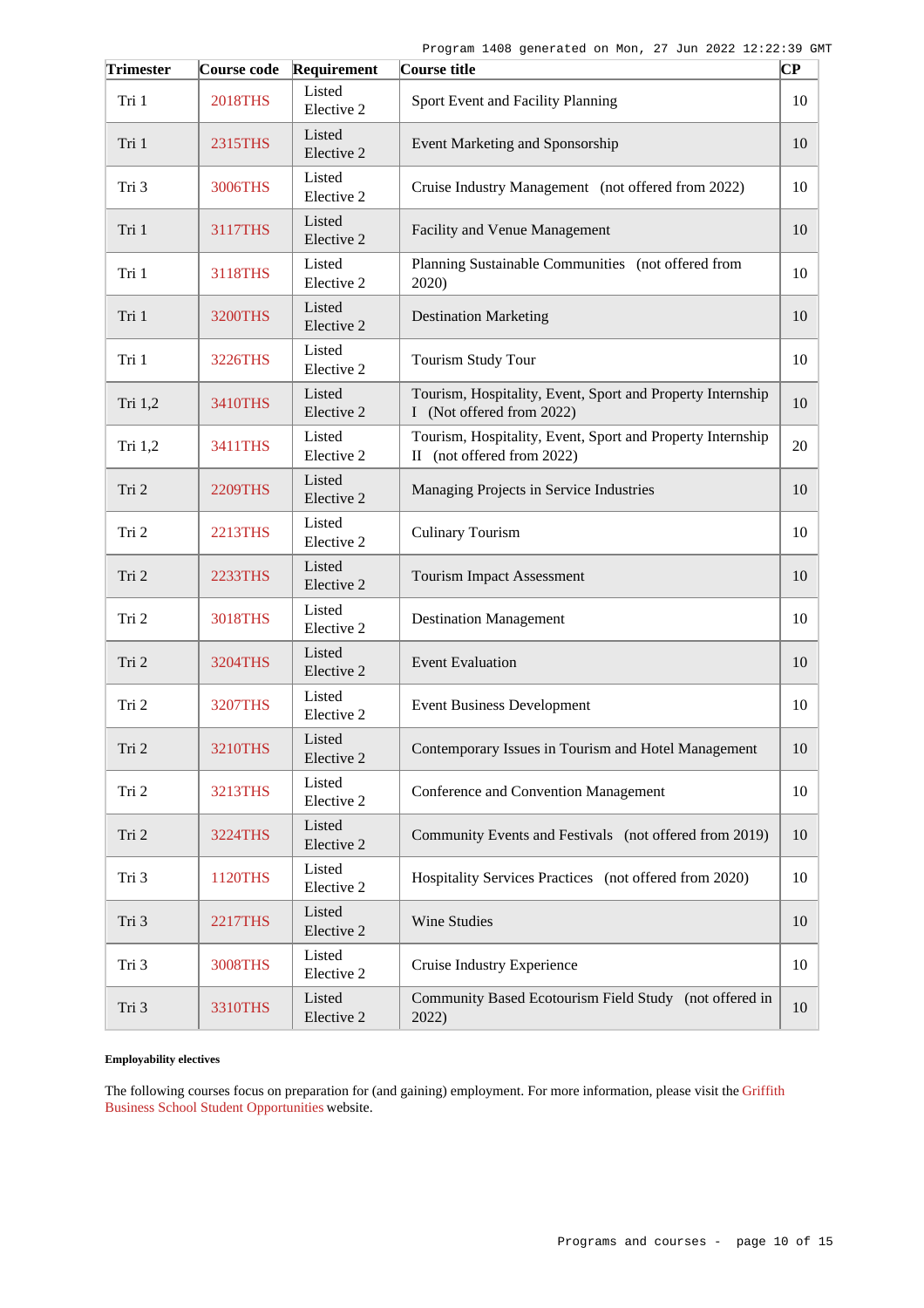| <b>Trimester</b> | Course code    | Requirement          | Course title                                                                          | $\overline{\mathbf{C}\mathbf{P}}$ |
|------------------|----------------|----------------------|---------------------------------------------------------------------------------------|-----------------------------------|
| Tri 2            | <b>2008EHR</b> | Listed<br>Elective 2 | Business Communication (not offered from 2022)                                        | 10                                |
| Tri 1,2 or 3     | 2043IBA        | Listed<br>Elective 2 | Innovation, Creativity and Entrepreneurship                                           | 10                                |
| Tri 1            | 3114IBA        | Listed<br>Elective 2 | Management Problem Solving (not offered from 2022)                                    | 10                                |
| Tri 1,2 or 3     | 3001GBS        | Listed<br>Elective 2 | UG Business Internship I                                                              | 10                                |
| Tri 1,2 or 3     | 3000GBS        | Listed<br>Elective 2 | UG Business Internship II                                                             | 20                                |
| Tri 1            | 3035IBA        | Listed<br>Elective 2 | Asian Business Research Project (not offered from 2022)                               | 10                                |
| Tri 1,2 or 3     | 3002LFC        | Listed<br>Elective 2 | Community Internship and Partnerships for SDGs                                        | 10                                |
| Tri 2,3          | 3029MKT        | Listed<br>Elective 2 | Self-Marketing                                                                        | 10                                |
| Tri 2,3          | 2013EHR        | Listed<br>Elective 2 | Negotiation (formerly 3001EHR)                                                        | 10                                |
| Tri 2,3          | 2034IBA        | Listed<br>Elective 2 | Griffith Innovation Challenge (formerly 3031IBA)                                      | 10                                |
| Tri 2            | 3014IBA        | Listed<br>Elective 2 | Negotiation Knowledge and Skill                                                       | 10                                |
| Tri 2            | 3102GBS        | Listed<br>Elective 2 | Business Simulation (not offered from 2020)                                           | 10                                |
| Tri 2            | 3038IBA        | Listed<br>Elective 2 | The Business of Changing the World                                                    | 10                                |
| Tri 1,2 or 3     | 3101GBS        | Listed<br>Elective 2 | I-WIL in Impact Oriented Workplaces (not offered from<br>2022)                        | 10                                |
| Tri 1,2 or 3     | 3002GBS        | Listed<br>Elective 2 | Industry Project (not offered in Tri 1-2022)                                          | 10                                |
| Tri 3            | 3100AFE        | Listed<br>Elective 2 | Engaging with Aboriginal and/or Torres Strait Islander<br><b>Business Communities</b> | 10                                |
| Tri 3            | 3003GBS        | Listed<br>Elective 2 | UG Global Mobility Internship II                                                      | 20                                |
| Tri 1,3          | 3034IBA        | Listed<br>Elective 2 | Asian Immersion Study Tour (not offered in 2022) (Tri 3<br>offering TBC)              | 10                                |
| Tri 3            | 3310THS        | Listed<br>Elective 2 | Community Based Ecotourism Field Study (not offered in<br>2022)                       | 10                                |
| Tri 3            | 3036IBA        | Listed<br>Elective 2 | The Business of You (not offered from 2022)                                           | 10                                |
| Tri 3            | 3037IBA        | Listed<br>Elective 2 | The Business of Business (not offered in 2022)                                        | 10                                |

**Event Management**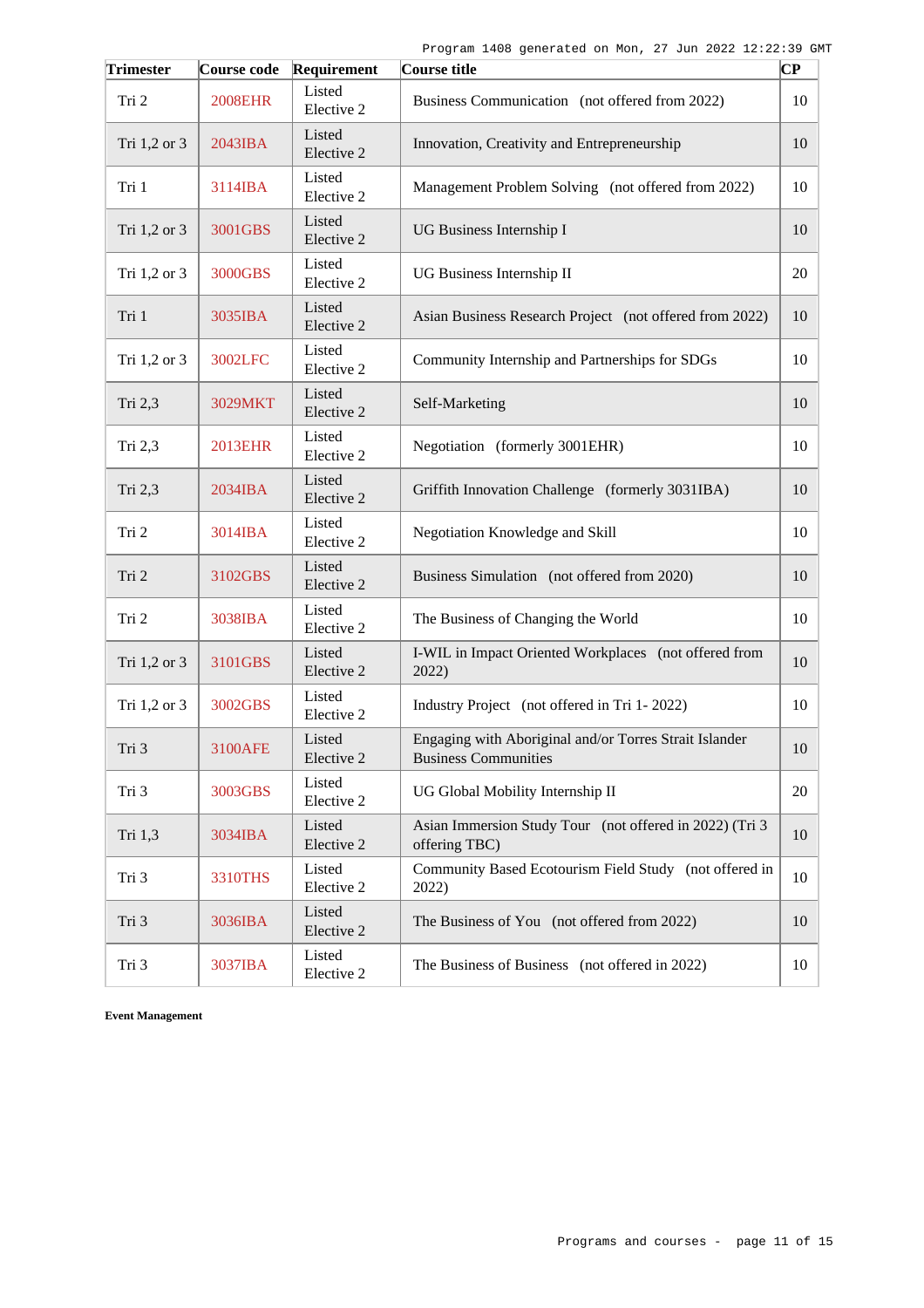Program 1408 generated on Mon, 27 Jun 2022 12:22:39 GMT

| <b>Trimester</b> | Course code    | Requirement          | Course title                                                                             | $\overline{\mathbf{C}\mathbf{P}}$ |
|------------------|----------------|----------------------|------------------------------------------------------------------------------------------|-----------------------------------|
| Tri 1            | <b>2018THS</b> | Listed<br>Elective 2 | Sport Event and Facility Planning                                                        | 10                                |
| Tri 1            | 3118THS        | Listed<br>Elective 2 | Planning Sustainable Communities (not offered from<br>2020)                              | 10                                |
| Tri 1            | 3226THS        | Listed<br>Elective 2 | <b>Tourism Study Tour</b>                                                                | 10                                |
| Tri 1,2          | 3410THS        | Listed<br>Elective 2 | Tourism, Hospitality, Event, Sport and Property Internship<br>I (Not offered from 2022)  | 10                                |
| Tri $1,2$        | 3411THS        | Listed<br>Elective 2 | Tourism, Hospitality, Event, Sport and Property Internship<br>II (not offered from 2022) | 20                                |
| Tri 2            | <b>2220THS</b> | Listed<br>Elective 2 | Athlete Management Principles (not offered in 2021)                                      | 10                                |
| Tri 2            | <b>3207THS</b> | Listed<br>Elective 2 | <b>Event Business Development</b>                                                        | 10                                |
| Tri 2            | 3224THS        | Listed<br>Elective 2 | Community Events and Festivals (not offered from 2019)                                   | 10                                |
| Tri 2,3          | 3201THS        | Listed<br>Elective 2 | Managing Risk in Tourism, Events and Hospitality                                         | 10                                |
| Tri 3            | 3310THS        | Listed<br>Elective 2 | Community Based Ecotourism Field Study (not offered in<br>2022)                          | 10                                |

#### **Management**

| <b>Trimester</b> | Course code | Requirement       | Course title                                     | CР |
|------------------|-------------|-------------------|--------------------------------------------------|----|
| Tri 1            | 3009EHR     | Listed Elective 2 | Global Human Resource Management                 | 10 |
| Tri 1            | 3027GIR     | Listed Elective 2 | Business and Politics in the Asia Pacific        | 10 |
| Tri 2            | 2011IBA     | Listed Elective 2 | <b>Export Management</b>                         | 10 |
| Tri 2            | 3155IBA     | Listed Elective 2 | <b>Operations Management</b>                     | 10 |
| Tri 2            | 3522NSC     | Listed Elective 2 | <b>Contemporary Aviation Management</b>          | 10 |
| Tri 3            | $3004$ IBA  | Listed Elective 2 | Intercultural Management (not offered from 2022) | 10 |

#### **Marketing**

| <b>Trimester</b> | Course code    | Requirement                 | Course title                                                             | $\bf CP$ |
|------------------|----------------|-----------------------------|--------------------------------------------------------------------------|----------|
| Tri 2            | 2002MKT        | <b>Listed Elective</b><br>2 | Corporate Communications and Public Relations (not<br>offered from 2020) | 10       |
| Tri 1            | 2036MKT        | <b>Listed Elective</b><br>2 | <b>Retail Marketing</b>                                                  | 10       |
| Tri 2            | <b>2038MKT</b> | Listed Elective<br>2        | Personal Selling and Sales Management (not offered from<br>2022)         | 10       |
|                  |                |                             | courseLineOperator                                                       |          |
| Tri 1            | 3038MKT        | <b>Listed Elective</b><br>2 | Sales and Negotiation                                                    | 10       |
| Tri 1.3          | 2098MKT        | <b>Listed Elective</b><br>2 | Branding and Promoting New Business Ventures                             | 10       |
| Tri 1,2          | 3007MKT        | Listed Elective<br>2        | Marketing for Behaviour Change (Tri 1 not offered from<br>2023)          | 10       |
| Tri 2            | 3042MKT        | <b>Listed Elective</b><br>2 | Marketing Globally (not offered from 2023)                               | 10       |
| Tri 1            | 3055MKT        | <b>Listed Elective</b><br>2 | Green Marketing                                                          | 10       |
| Tri 3            | 3013MKT        | <b>Listed Elective</b><br>2 | Entertainment and the Arts Marketing                                     | 10       |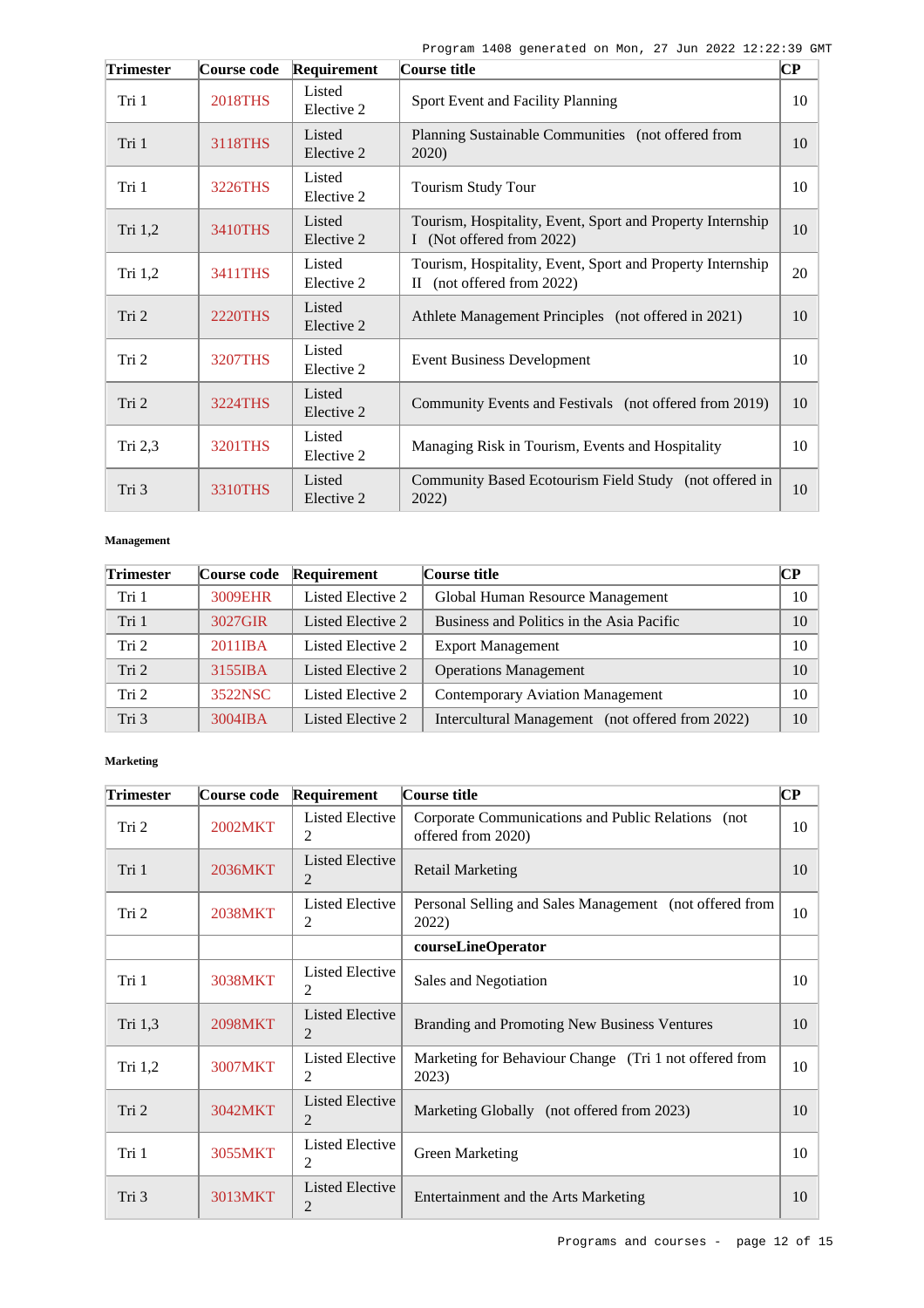| Trimester        | Course code | Requirement          | Course title                                                                                | CР |
|------------------|-------------|----------------------|---------------------------------------------------------------------------------------------|----|
| Tri 1            | 3118THS     | Listed<br>Elective 2 | Planning Sustainable Communities (not offered from<br><b>2020</b> )                         | 10 |
| Tri 1,2          | 3410THS     | Listed<br>Elective 2 | Tourism, Hospitality, Event, Sport and Property Internship<br>I (Not offered from 2022)     | 10 |
| Tri $1,2$        | 3411THS     | Listed<br>Elective 2 | Tourism, Hospitality, Event, Sport and Property Internship<br>(not offered from 2022)<br>Н. | 20 |
| Tri 1,2 or 3     |             |                      | Real Estate License (see Note 1)                                                            | 10 |
| Tri <sub>2</sub> | 2008EHR     | Listed<br>Elective 2 | Business Communication (not offered from 2022)                                              | 10 |
| Tri 2,3          | 2013EHR     | Listed<br>Elective 2 | Negotiation (formerly 3001EHR)                                                              | 10 |

#### **Real Estate and Property Development**

Note: You can complete the Real Estate License externally through a variety of independent accredited providers including the Queensland real estate industry peak body the Real Estate Institute of Qld (REIQ) and apply for credit towards an elective through the University Credit processes.

#### **Sport Management**

| <b>Trimester</b> | Course code    | Requirement          | Course title                                                                             | $\bf CP$ |
|------------------|----------------|----------------------|------------------------------------------------------------------------------------------|----------|
| Tri 1            | <b>2219THS</b> | Listed<br>Elective 2 | <b>Event Management Principles</b>                                                       | 10       |
| Tri 1            | 2315THS        | Listed<br>Elective 2 | Event Marketing and Sponsorship                                                          | 10       |
| Tri 1            | 3117THS        | Listed<br>Elective 2 | <b>Facility and Venue Management</b>                                                     | 10       |
| Tri 1,2          | 3410THS        | Listed<br>Elective 2 | Tourism, Hospitality, Event, Sport and Property Internship<br>I (Not offered from 2022)  | 10       |
| Tri 1,2          | 3411THS        | Listed<br>Elective 2 | Tourism, Hospitality, Event, Sport and Property Internship<br>II (not offered from 2022) | 20       |
| Tri 2            | 2209THS        | Listed<br>Elective 2 | Managing Projects in Service Industries                                                  | 10       |
| Tri 2            | <b>2220THS</b> | Listed<br>Elective 2 | Athlete Management Principles (not offered in 2021)                                      | 10       |
| Tri 2            | 3204THS        | Listed<br>Elective 2 | <b>Event Evaluation</b>                                                                  | 10       |
| Tri 2            | 3224THS        | Listed<br>Elective 2 | Community Events and Festivals (not offered from 2019)                                   | 10       |

### Free-choice electives

You may select free-choice electives from the list below or any [Undergraduate free-choice elective/s](https://www148.griffith.edu.au/programs-courses/Search/Results?SearchRequestType=CourseCatalogue&AcademicCareerName=UGRD&IsFreeChoiceElective=True) offered across the University provided prerequisites are met. You must ensure that you **do not exceed the maximum of Level 1 courses** in your entire program. If you require guidance, please liaise with your Program Director.

| <b>Trimester</b> | Course code    | Requirement             | Course title                          | $\bf CP$ |
|------------------|----------------|-------------------------|---------------------------------------|----------|
| Tri 1            | <b>1084LHS</b> | Free-choice<br>Elective | Modern Standard Chinese (Mandarin) 1A | 10       |
| Tri <sub>2</sub> | 1085LHS        | Free-choice<br>Elective | Modern Standard Chinese (Mandarin) 1B | 10       |
| Tri 1            | <b>1080LHS</b> | Free-choice<br>Elective | Spanish 1A                            | 10       |
| Tri <sub>2</sub> | 1081LHS        | Free-choice<br>Elective | Spanish 1B                            | 10       |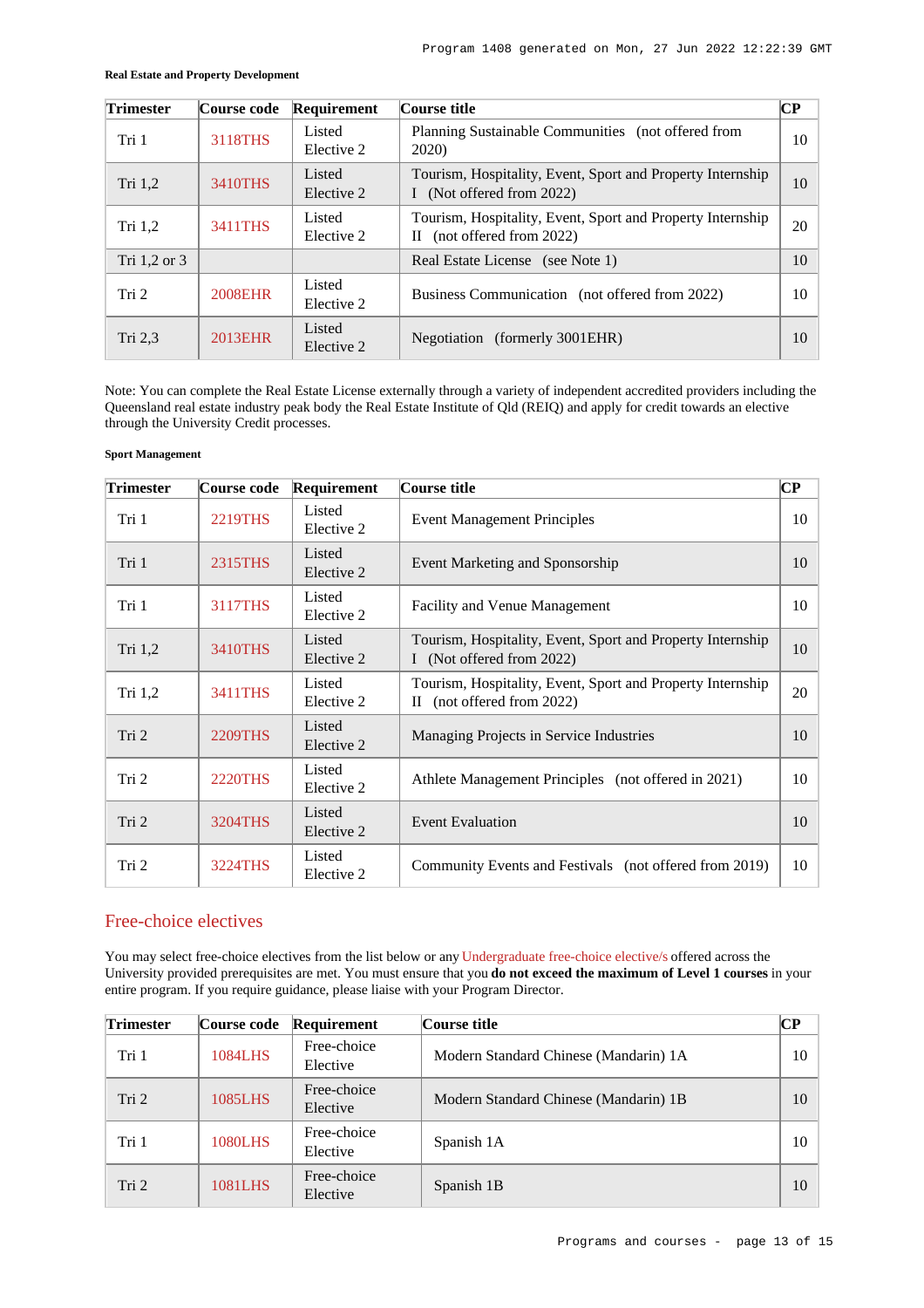| <b>Trimester</b> | Course code    | Requirement             | Course title                                  | CР |
|------------------|----------------|-------------------------|-----------------------------------------------|----|
| Tri 1,3          | <b>1090LHS</b> | Free-choice<br>Elective | Italian 1A                                    | 10 |
|                  |                |                         | courseLineOperator                            |    |
| Tri 3            | 1092LHS        | Free-choice<br>Elective | Intensive Italian 1A (not offered from 2020)  | 10 |
| Tri 2,3          | 1091LHS        | Free-choice<br>Elective | Italian 1B                                    | 10 |
|                  |                |                         | courseLineOperator                            |    |
| Tri 3            | 1093LHS        | Free-choice<br>Elective | Intensive Italian 1B (not offered from 2020)  | 10 |
| Tri 1,3          | 1032LHS        | Free-choice<br>Elective | Japanese 1A                                   | 10 |
| Tri 2,3          | 1033LHS        | Free-choice<br>Elective | Japanese 1B                                   | 10 |
| Tri 1            | 1621ICT        | Free-choice<br>Elective | Web Technologies                              | 10 |
| Tri 1            | 1611ICT        | Free-choice<br>Elective | <b>Emerging Technologies</b>                  | 10 |
| Tri 1,3          | 1043SCG        | Free-choice<br>Elective | Introduction to Environmental Sustainability  | 10 |
| Tri 1,3          | 1015SCG        | Free-choice<br>Elective | <b>Quantitative Reasoning</b>                 | 10 |
| Tri 1,3          | 1007ICT        | Free-choice<br>Elective | <b>Computer Systems and Networks</b>          | 10 |
| Tri 2            | 1805ICT        | Free-choice<br>Elective | Human Computer Interaction                    | 10 |
| Tri 1,3          | 1001PSY        | Free-choice<br>Elective | Introduction to Psychology 1                  | 10 |
| Tri 2,3          | 1002PSY        | Free-choice<br>Elective | Introduction to Psychology 2                  | 10 |
| Tri 2,3          | 1803ICT        | Free-choice<br>Elective | <b>Information Systems Foundations</b>        | 10 |
| Tri 2,3          | <b>1802ICT</b> | Free-choice<br>Elective | Foundations of Systems Development            | 10 |
| Tri 2,3          | 1701ICT        | Free-choice<br>Elective | <b>Creative Coding</b>                        | 10 |
| Tri 2            | 1003GIR        | Free-choice<br>Elective | Globalisation, the Asia-Pacific and Australia | 10 |
| Tri 2            | 1102GIR        | Free-choice<br>Elective | The Mechanics of Power                        | 10 |
| Tri 2            | <b>1213LHS</b> | Free-choice<br>Elective | Approaches to Human Security                  | 10 |
| Tri 1,3          | 1003CCJ        | Free-choice<br>Elective | Law, Crime and Justice (Tri 3 online only)    | 10 |
| Tri 1            | 1505LHS        | Free-choice<br>Elective | Introduction to Communication and Journalism  | 10 |
| Tri 1            | <b>1507LHS</b> | Free-choice<br>Elective | Research and Writing for Journalism           | 10 |
| Tri 3            | 2424LHS        | Free-choice<br>Elective | Japan Study Tour                              | 10 |
| Tri 1,3          | <b>1007LHS</b> | Free-choice<br>Elective | Understanding the Social World                | 10 |